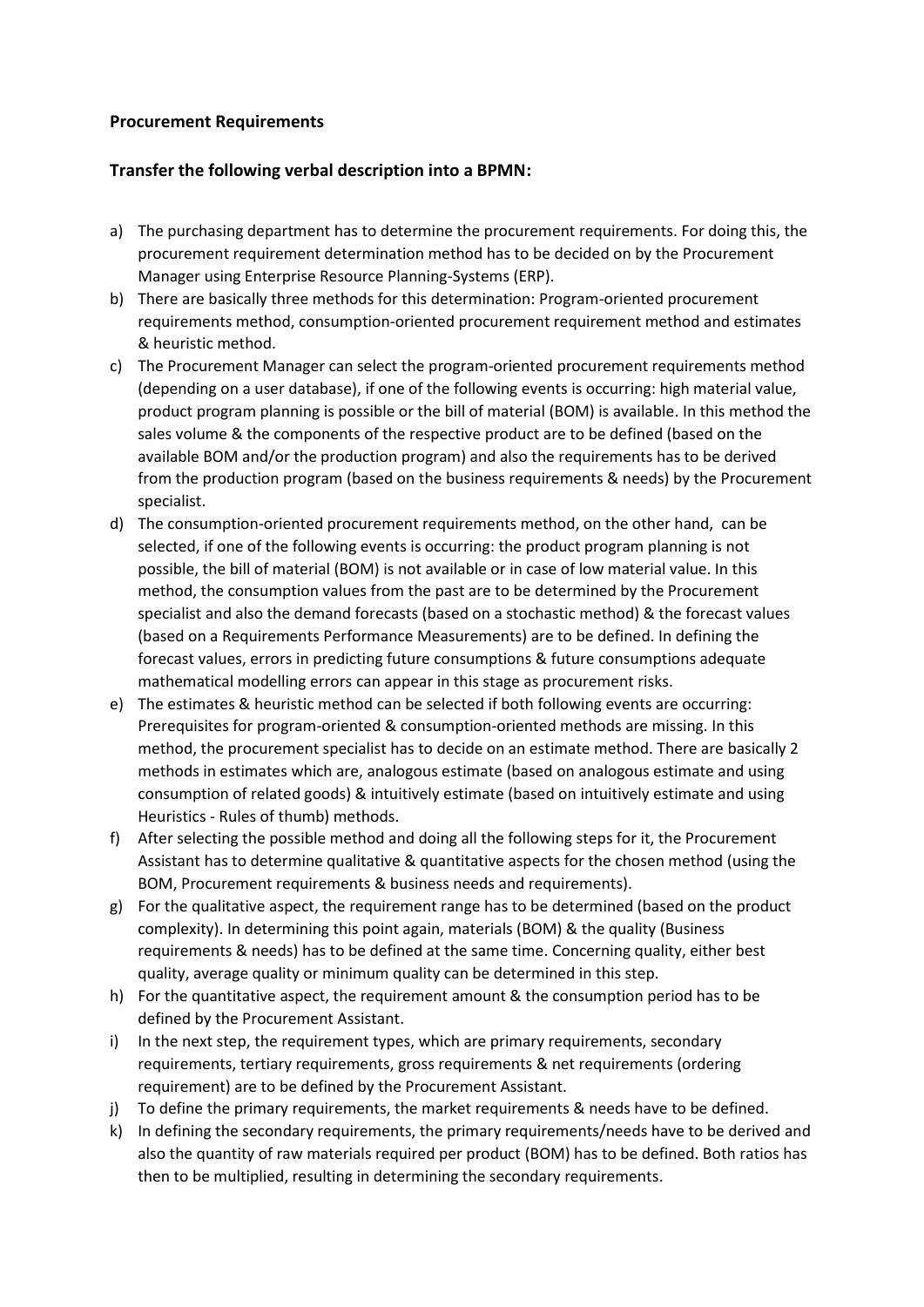- l) To determine the tertiary requirements, the same function in determining the primary requirements/needs has to be performed and also the quantity of operational materials required per product has to be further defined in this step. Multiplying both ratios again, results in determining the tertiary requirements.
- m) For the gross requirements, the additional requirements (for rejects) are to be defined. Calculating the sum of secondary, tertiary & additional requirements, results then in defining the gross requirements.
- n) For the net requirements (ordering requirement), the inventory stock & open orders has to be defined. Correcting the gross amount to the inventory stock & open orders, results then in determining the net requirements.
- o) After determining all requirement types, all options (results) are combined again to one point and finally the procurement requirements are successfully determined.

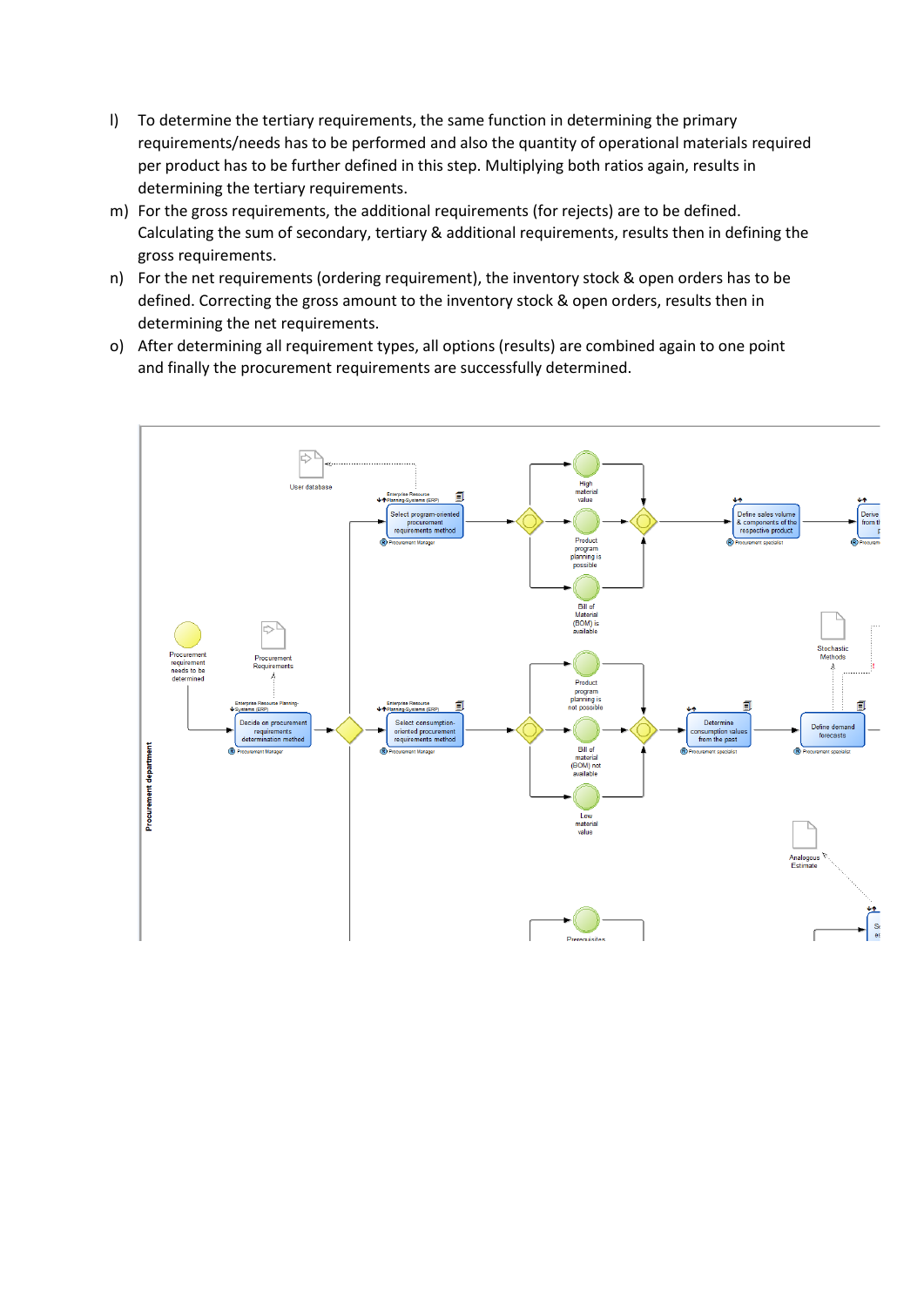

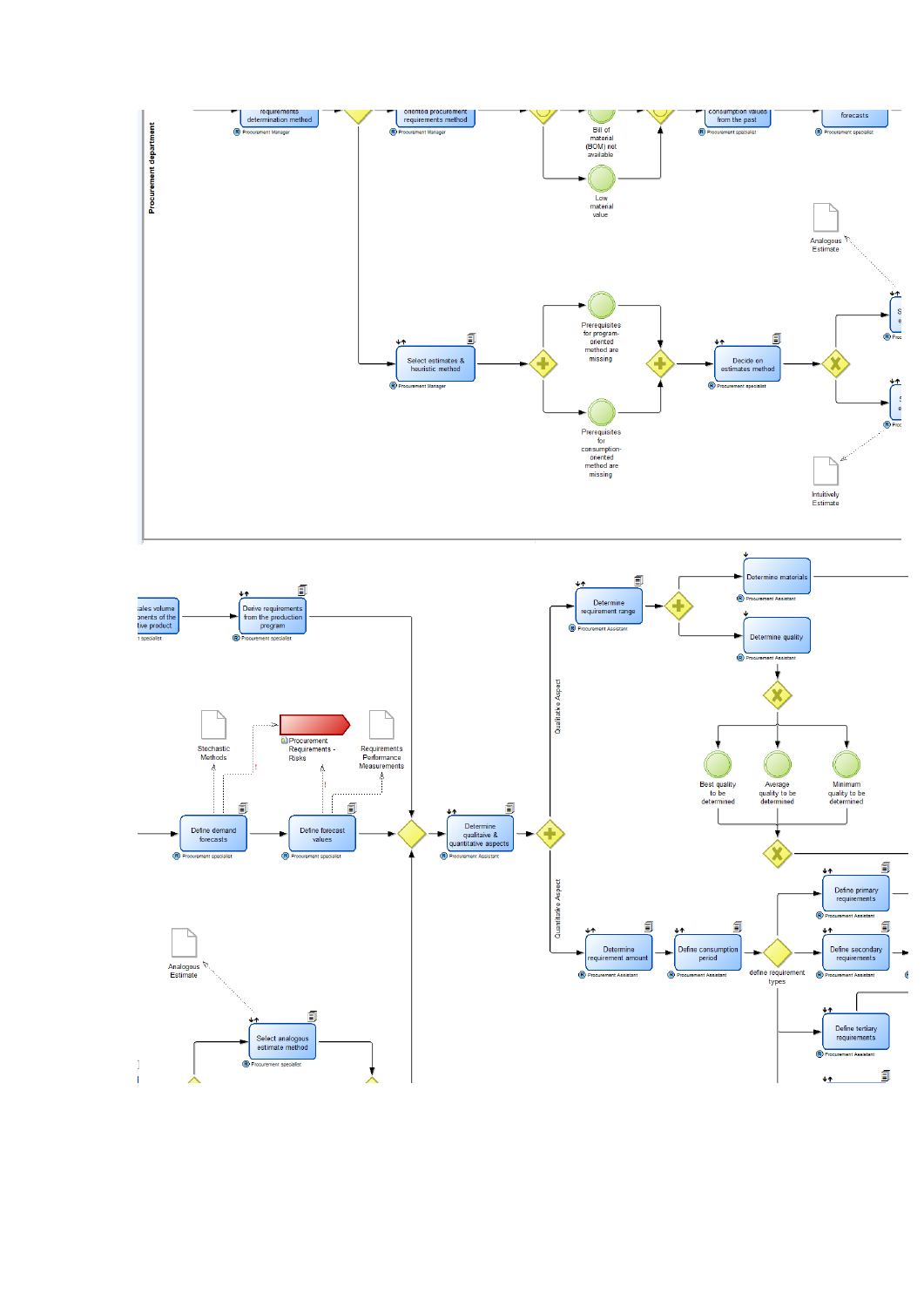

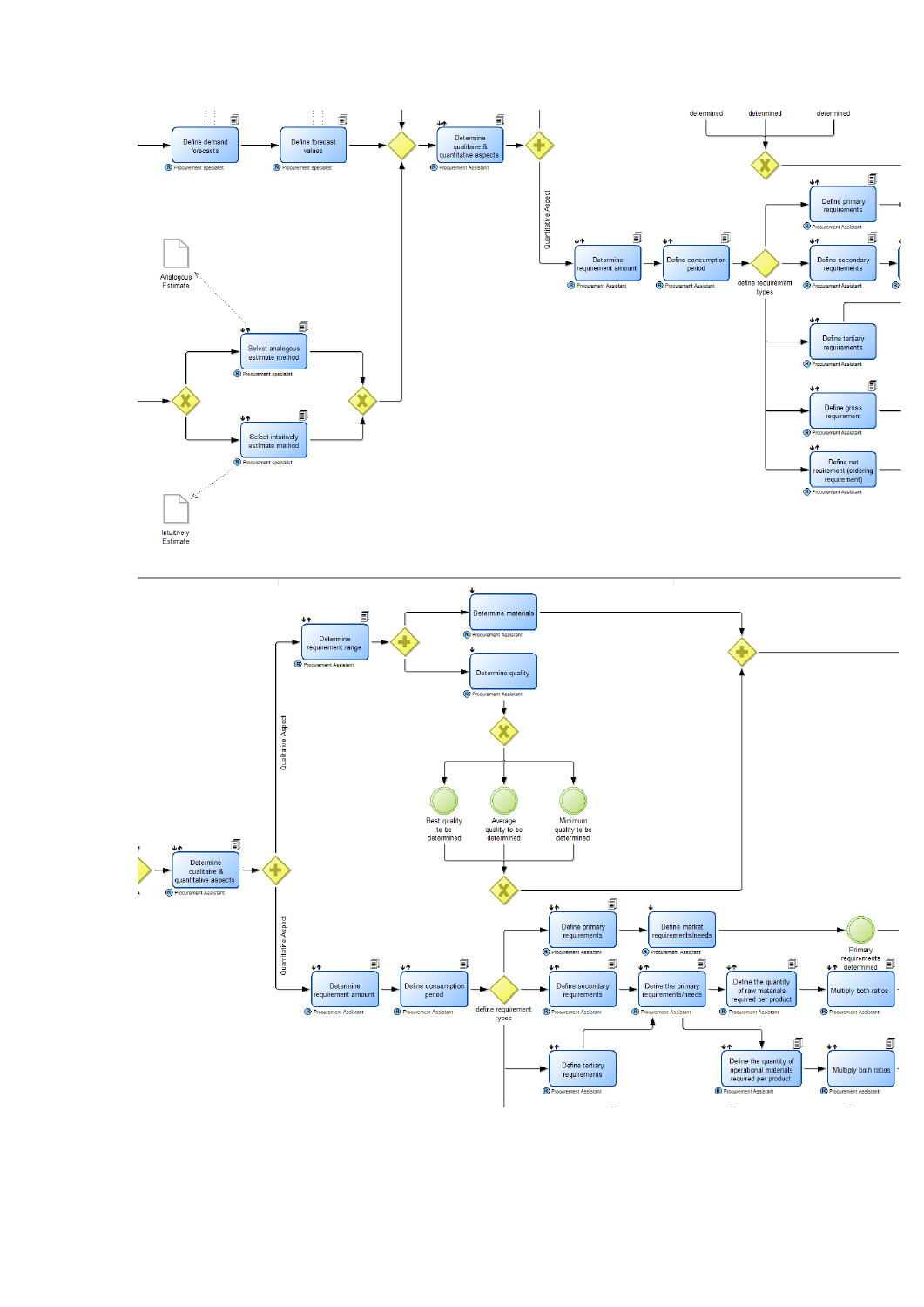